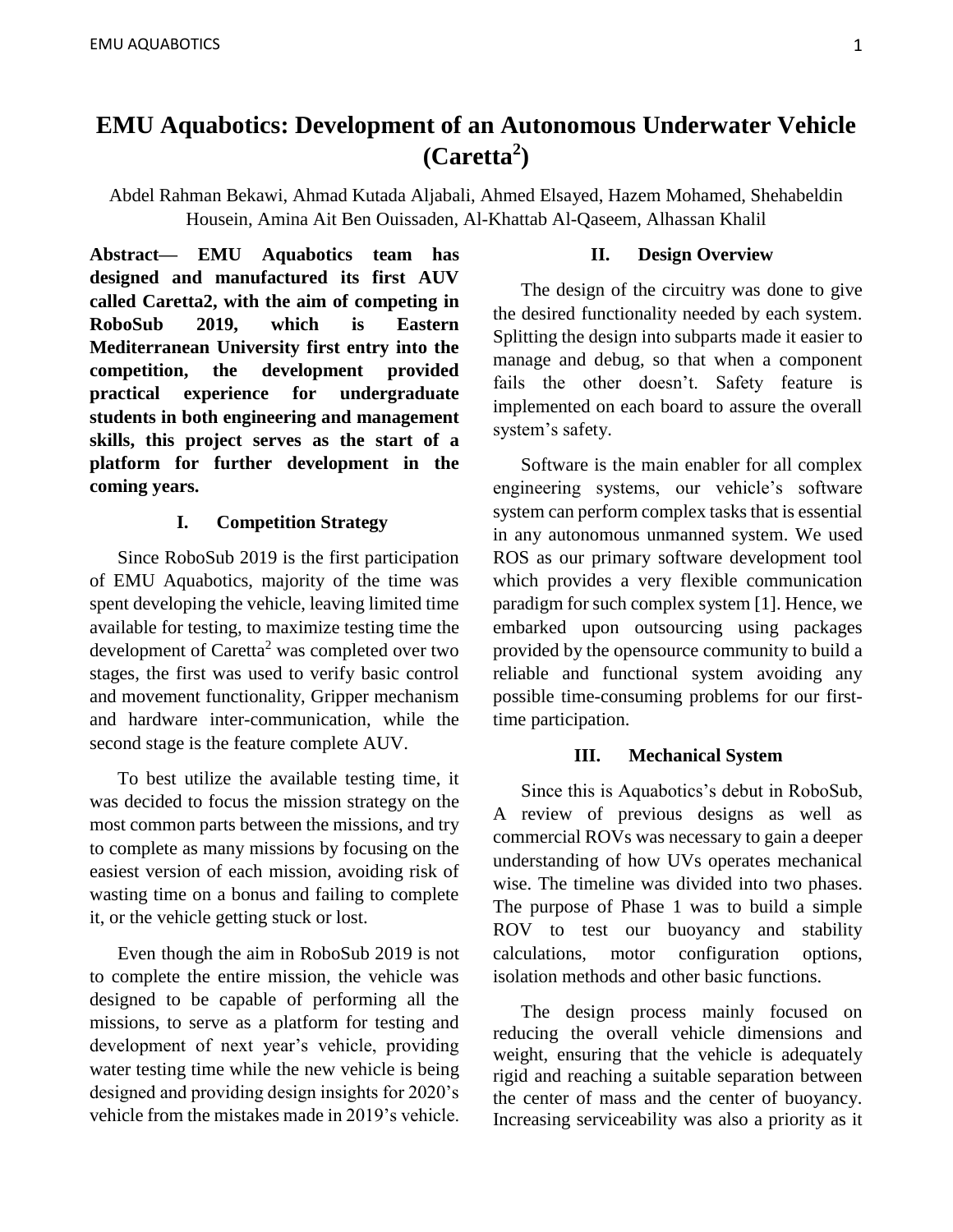eases assembling and disassembling the vehicle and reduces the time spent on maintenance.

The modularity of the design was also considered, although it decreased in the final stages as it added to the overall dimensions and weight of the vehicle. During the early design stages, the surge, sway and heave thrusters were placed on sliders to ease changing their position according to the then changing center of mass as some components were constantly added and removed. A sliding mechanism was also developed for the gripper to help achieve optimum camera position to view both the end effector and the mission probes.

The center of mass and center of buoyance placements were a critial aspect during the design process. The chassis was intended to be inherently stable without the heave thrusters' interfernece. However, an excess separation between both centers will increase the restoring moment, thus increasing the effort made by the thrusters during pitching and rolling. This increases the power drawn from the batteries which reduces the operation time. After testing variable separations, a balanced configuration was achieved.

of HDPE. During the early stages, Cusom designed 3D printed PLA adapters were used to fasten the supports on the side frame, but they were deemed inefficient as they could not withstand fatigue, especially during transportiaion as the testing facility was not close to the workshop. They adapters were replaced with more reliable, available off-the-shelf Aluminum links. Eight BlueRobotics T200 Motors were placed in a vectord configuration, with the added option of choosing between  $30^\circ$ and 45 $\degree$  for the surge motors.

A custom made enclosure, mainly consisting of two Aluminum endcaps, two Aluminum flanges and an acrylic tube, was deigned to specifically house the used electronics. It features both mechanical and chemical isolation. Two O'rings were placed between the flanges and the tube and another two were placed between the flange and the endcap. The cables passed through a gland which was tightened. Next, marine grade silicone was added inside the gland to further ensure isolation. The electrical components were mounted on circular Aluminum plates which together with the Aluminum endcap, acts as a heat sink.



*Figure 1 Caretta Caretta SolidWorks Render*

To keep track of our design efficiency, we calculated its actual DFA improvement as the vehicle was redesigned. The final design configuration was about 70% the size of the initial designs and 27% lighter. The side frame was redesigned to be as topology optimized as possible. Next, all the protruding parts were removed to prevent the vehicle from getting stuck on the mission probes. The body is made entirely



*Figure 2 Torpedo Mechanism*

Caretta<sup>2</sup> Features three mechanisms: a gripper, a torpedo firing mechanism and a mark dropper mechanism. A readily isolated, modified DC pump was used to power all three mechanisms. This was achieved by designing a custom coupling for each mechanism to suit its need. The gripper mainly relies on a ball screw coupled to the motor's shaft, which smoothly transforms rotational motion into linear motion with minimal backlash. A quad end effector is used as it is suitable for picking up the garlic and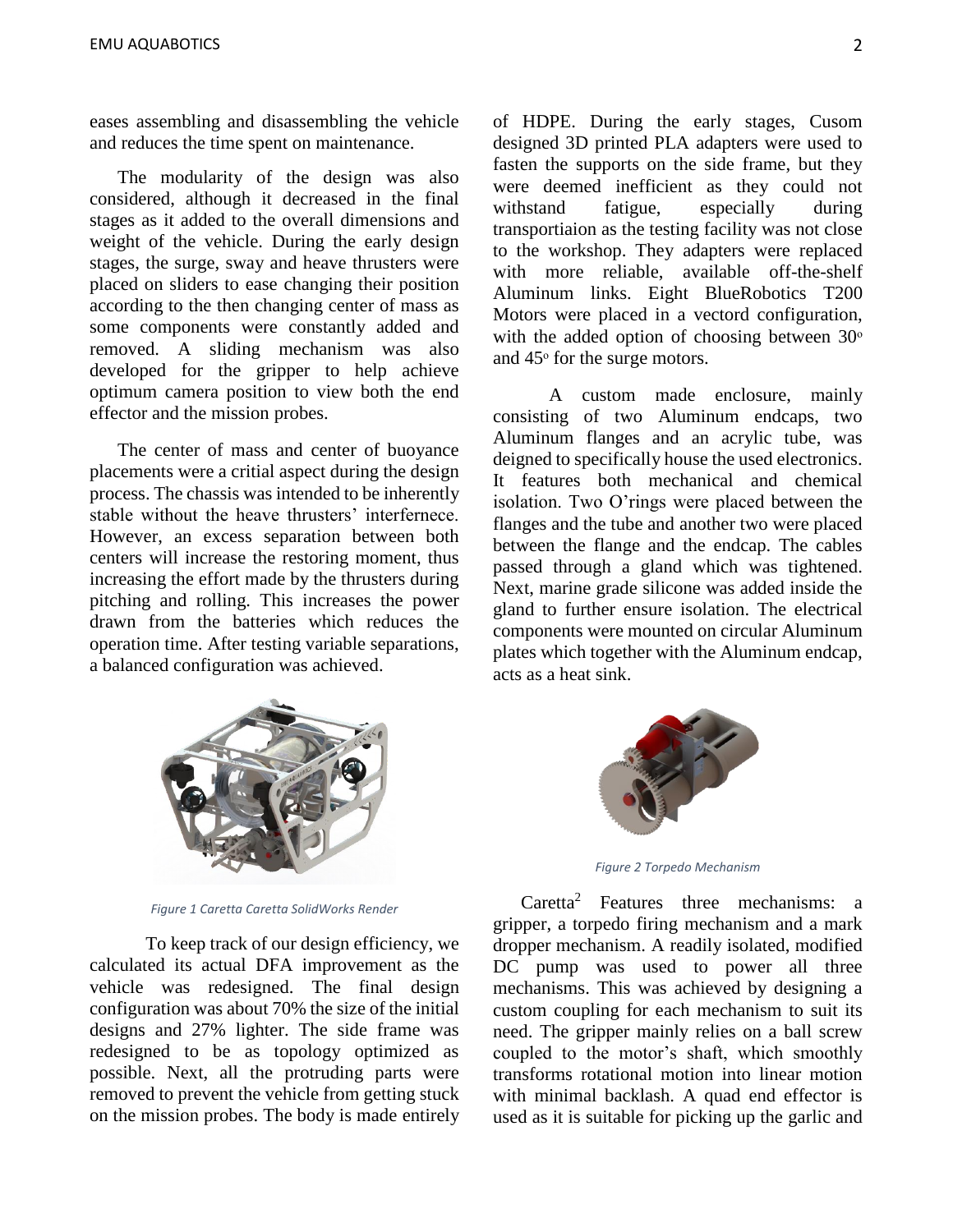the crucifix, moving the handle in the "Stake though Heart" mission and sliding the pin in the "Expose to Sunlight" mission. The torpedo firing mechanism operates by compressing of a spring and holding it using the face of a gear. A smaller gear is fixed on the motor using a special coupling, which drives a larger gear. This gear has a cicular opening slightly larger than the torpedo's diameter, which realeases the torpedo when the gear rotates. In addition, there are three mechanical comprssion levels integrated within the torpedos' housing. The speed of rotation mainly relies on the software. Similarly, the mark dropper mechanism has a gear mechanism which releases the housed balls when the gears rotate, without the need of a spring.

#### **IV. Electrical System**

Our approach is to design simple and reliable electrical system by using off-the-shelf electronic components. Electrical system consists of 3 major parts, each to be developed separately. Eventually, everything to be merged providing a harmonious system.

## A. Sensor integration

The vehicle uses Pixhawk as an attitude heading and reference system (AHRS) where IMU, Compass and Gyro are integrated in it. Blue robotics Bar30 was incorporated providing the vehicle with depth readings. Two stereo cameras are integrated in the system, Zed camera for object detection and Intel RealSense for localization and tracking. Hull monitoring are achieved with the DHT-11 temperature and humidity sensor and SOS leak sensor. All sensors to communicate to the main control unit through an intermediator board or directly to the mini pc.

## B. SONAR

Four TC4013 hydrophones are arranged in a uniform rectangular array (URA) to localize a sound source implementing direction of arrival (DOA) algorithm. Hydrophones are connected to STM32 development board where the signals to

be digitalized and processed. The array is mounted on the very front and bottom of vehicle to avoid any reflections from the vehicle body and surface of the water, also, thrusters to be turned off also to minimize noise.

### C. Power Distribution

Two Li-Po batteries of 16000mAh capacity connected in parallel are used to power up all the components, providing enough running time. The power system is configured to operate in two different modes, external power supply and batteries. Wet connector are fixed on the hull endcap to connect the power supply to the vehicle. BlueRobotics safety kill switch is to control the switching between the modes.



*Figure 3 Circuitry Block Diagram*

#### **V. Software System**

Caretta<sup>2</sup> software is built on top of ROS kinetic and ROS terminology to be used through this section. The software system coordinates the data flow between the main control unit the minipc and different hardware parts including sensors, electrical boards, and thrusters. Various prewritten ROS packages are used to achieve this task. ROSSerial to communicate with embedded boards, MAVROS to facilitate the communication with the Pixhawk and ROSJOY to operate the vehicle in ROV mode where it's helpful to collect underwater records for vision software development. The design composed of 4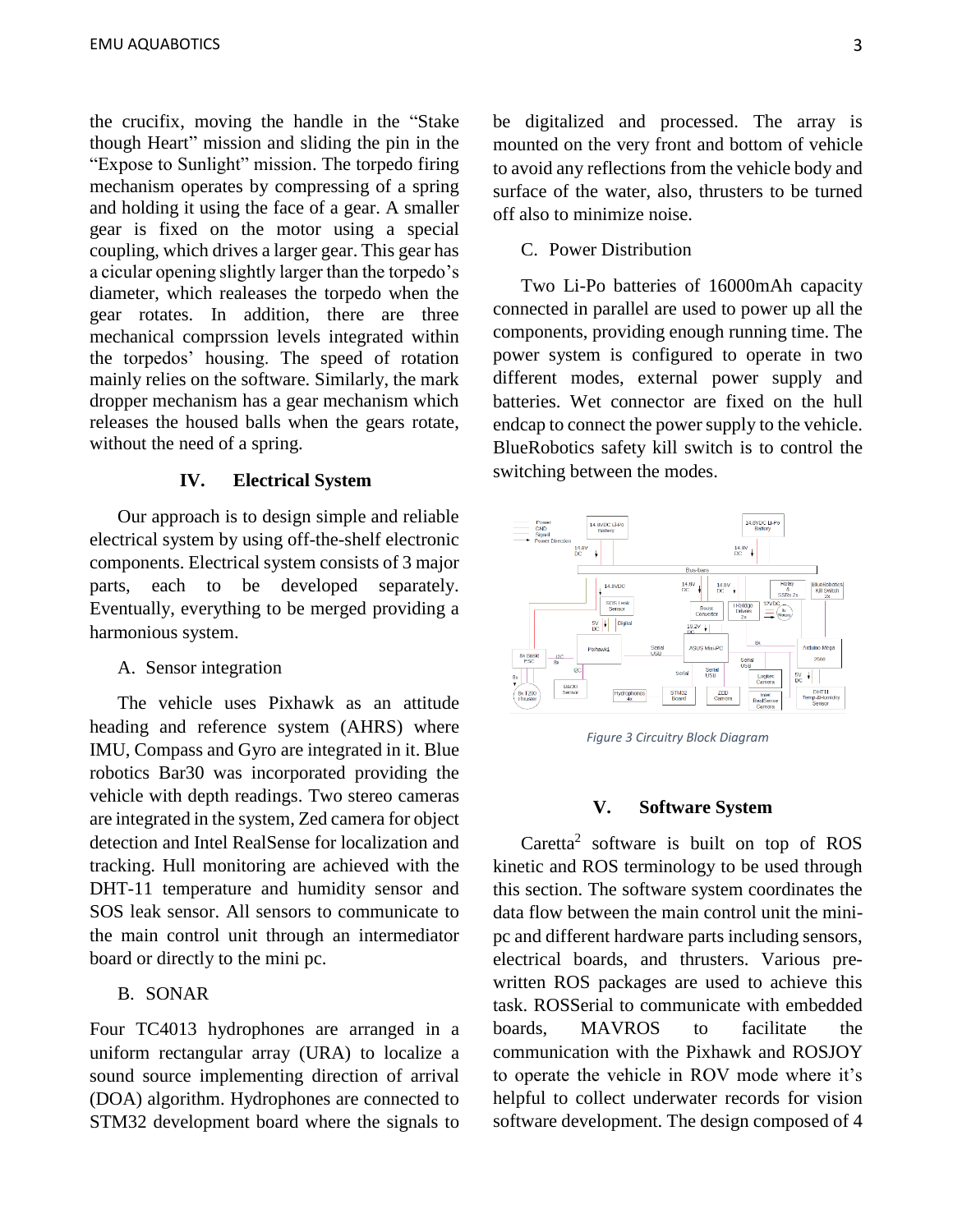

main ROS packages Control, Navigation, Autonomy and Image processing.

*Figure 4 software hardware block diagram*

#### A. Control

ArduSub is our thruster motion control with a PID system, we used the firmware along with its compatible hardware the pixhawk to provide maneuverability for Caretta<sup>2</sup> in all six degree of freedoms. an off-the-shelf controller with an available ROS driver, is used to save development time and effort, and ensure ease of integration within the vehicle.

## B. Navigation

The new Intel RealSense T265 tracking camera were incorporated in the system, as an optimum solution with the available resources to provide the vehicle, with the essential odometry data for localization. Navigation package receives a point in space as an input and then navigate the vehicle to reach the goal point. ArduSub and Navigation stack are consolidated to provide smooth, fast and accurate movement in 3D space.

### C. Autonomy

Autonomy package is the mission planner to complete the competition tasks. It is implemented using FlexBe state-machine tool to design a robust and modular state-machine. Following an

approach of incremental design to develop autonomy behaviors, ensuring functionality in all possible events during the competition race. Recovery behaviors are included to recover the vehicle if lost or stuck.

#### D. Image processing:

The primary limiting factor for the design and development of the vehicle's computer vision and image processing algorithms, is the processing capabilities of the on-board computer, thus the use of computationally expensive process such as DNN object detectors had to be limited, while maintaining an acceptable level of accuracy.

To meet these requirements, YOLO-Lite [2] was chosen as the object detector, despite not being the most accurate, because of its vastly superior performance compared to other options including Tiny YOLO, furthermore, YOLO Lite is coupled with OpenCV's Median Flow tracker, by splitting the camera stream into major and intermediary frames with a 1:15 ratio or one major frame every 0.25 seconds, major frames go through the object detector, and intermediary frames are processed by the tracker to keep track of the detected objects at a relatively low processing cost.

*Table 1 Object detection models performance*

| Model       | Accuracy | <b>FPS</b> | Training |
|-------------|----------|------------|----------|
|             |          |            | Time     |
|             |          |            | (hours)  |
| YOLOV3      | 57.3%    | 0.2        | 16       |
| YOLOV3-tiny | 31.7%    | 3          | 12       |
| YOLOV2      | 46.4%    |            | 12.      |
| YOLOV2-tiny | 23.5%    | 6          | 15       |
| YOLO-LITE   | 33.6%    |            | 14       |

#### **VI. Experimental Results**

All written codes are tested on the software in the loop (SITL) simulator to verify overall system functionality. Given that testing time underwater were very limited due to the amount of time spent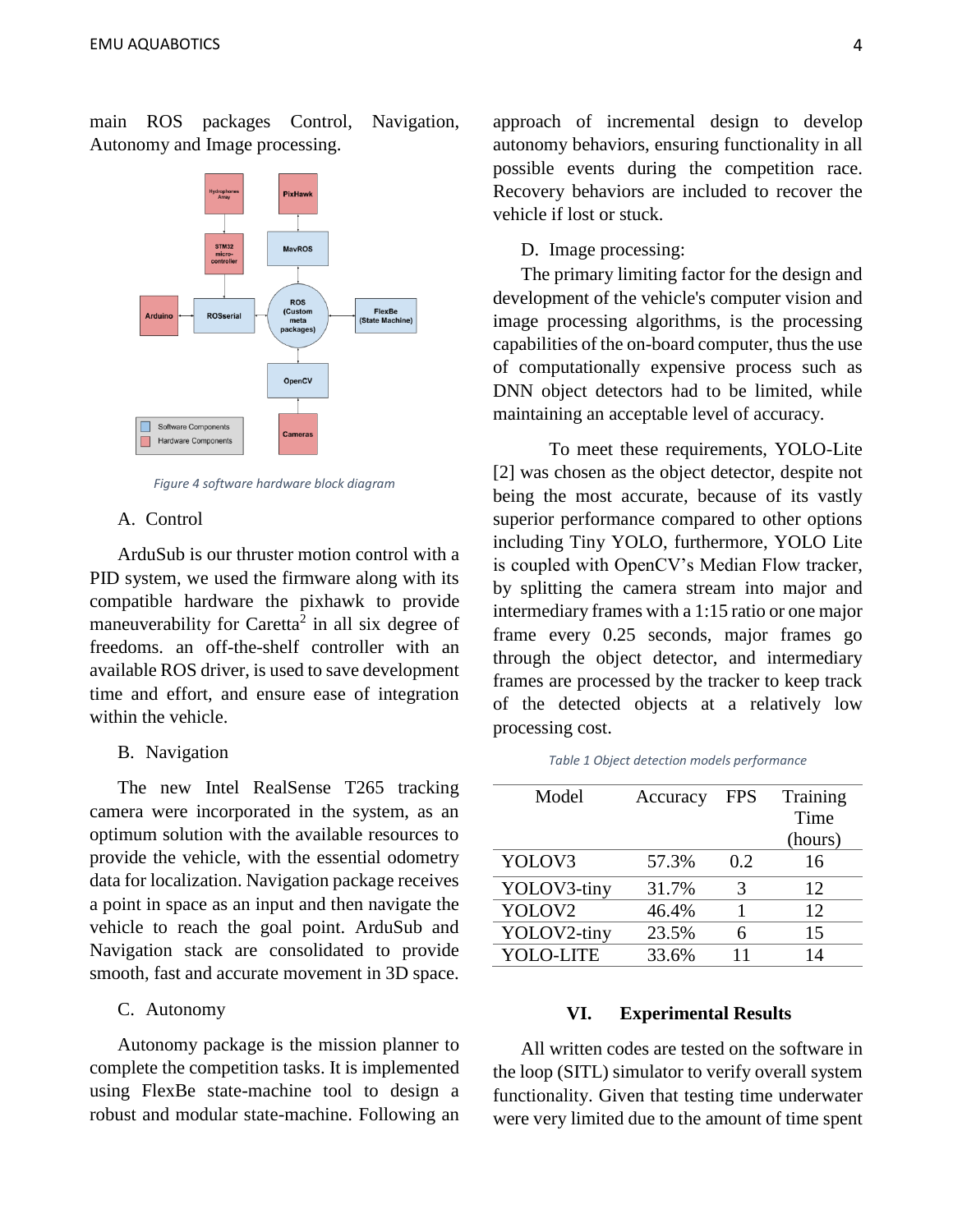for vehicle development and lack of facilities, we tried to test all software elements in simulation, and develop state-machines mimicking some of the competition missions.

Most of the basic vehicle functionalities were tested in the first stage of the project which was an ROV with limited autonomous capabilities.

Isolation method was tested using negative pressure by bumping the air outside the isolation hull, afterwards it was tested in water.

## **VII. Acknowledgements**

Eastern Mediterranean University Aquabotics team would first and foremost like to thank Asoc. Prof. Dr. Qasim Zeeshan for all the technical and non-technical guidance he provided, and Prof. Dr. Hasan Demirel for his great continuous support through each development stage of the project.

The team also would like to thank our sponsors, Turkish airlines and Shipyard Famagusta.

### **VIII. References**

- [1] L. Joseph, ROS Robotics Projects, BIRMINGHAM - MUMBAI: Packt, 2017.
- [2] Rachel Huang, Jonathan Pedoeem, "YOLO-LITE: A Real-Time Object Detection Algorithm Optimized for Non-GPU Computers," 2018.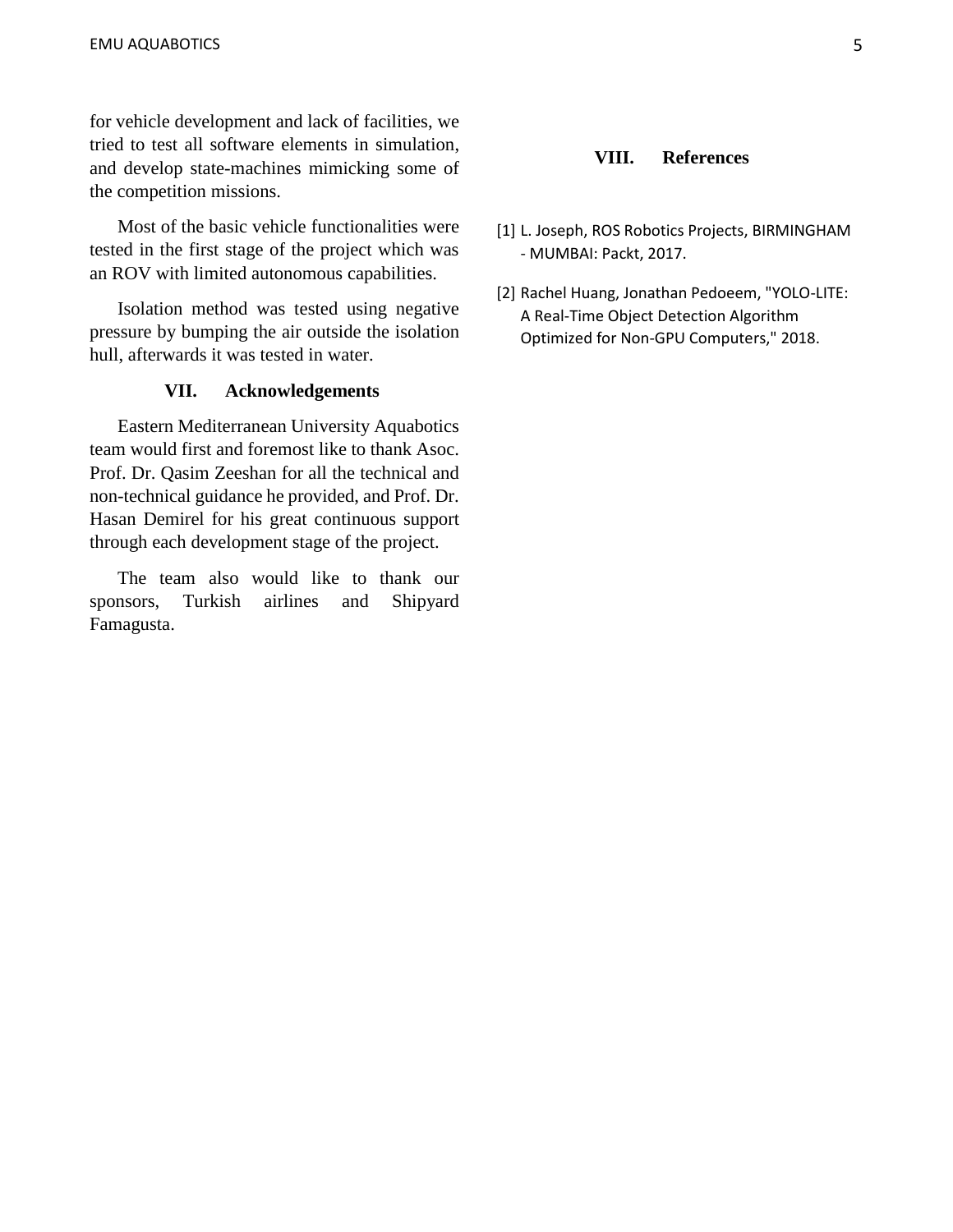# Appendix A: Expectations

| <b>Subjective Measures</b>                                 |                       |                                      |  |
|------------------------------------------------------------|-----------------------|--------------------------------------|--|
|                                                            | <b>Maximum Points</b> | <b>Expected Points Points Scored</b> |  |
| Utility of team website                                    | 50                    | 30                                   |  |
| <b>Technical Merit (from journal paper)</b>                | 150                   | 125                                  |  |
| Written Style (from journal paper)                         | 50                    | 35                                   |  |
| <b>Capability for Autonomous Behavior (static judging)</b> | 100                   | 70                                   |  |
| <b>Creativity in System Design (static judging)</b>        | 100                   | 50                                   |  |
| <b>Team Uniform (static judging)</b>                       | 10                    | 10                                   |  |
| <b>Team Video</b>                                          | 50                    | 40                                   |  |
| <b>Pre-Qualifying Video</b>                                | 100                   | 100                                  |  |
| <b>Discretionary points (static judging)</b>               | 40                    | 25                                   |  |
| <b>Total</b>                                               | 650                   | 485                                  |  |
|                                                            |                       |                                      |  |

| <b>Performance Measures</b>                |                                 |              |  |  |
|--------------------------------------------|---------------------------------|--------------|--|--|
|                                            | <b>Maximum Points</b>           |              |  |  |
| Weight                                     | See Table 1 / Vehicle           |              |  |  |
| Marker/Torpedo over weight or size by <10% | minus 500 / marker              |              |  |  |
| Gate: Pass through                         | 100                             | 100          |  |  |
| <b>Gate: Maintain fixed heading</b>        | 150                             | 150          |  |  |
| <b>Gate: Coin Flip</b>                     | 300                             | 0            |  |  |
| Gate: Pass through 60% section             | 200                             | $\mathbf 0$  |  |  |
| Gate: Pass through 40% section             | 400                             | 400          |  |  |
| <b>Gate: Style</b>                         | +100 (8x max)                   | $\mathbf{0}$ |  |  |
| <b>Collect Pickup: Crucifix, Garlic</b>    | 400 / object                    | 0            |  |  |
| Follow the "Path" (2 total)                | 100 / segment                   | 200          |  |  |
| <b>Slay Vampires: Any, Called</b>          | 300, 600                        | 600          |  |  |
| Drop Garlic: Open, Closed                  | 700, 1000 / marker (2 + pickup) | 1400         |  |  |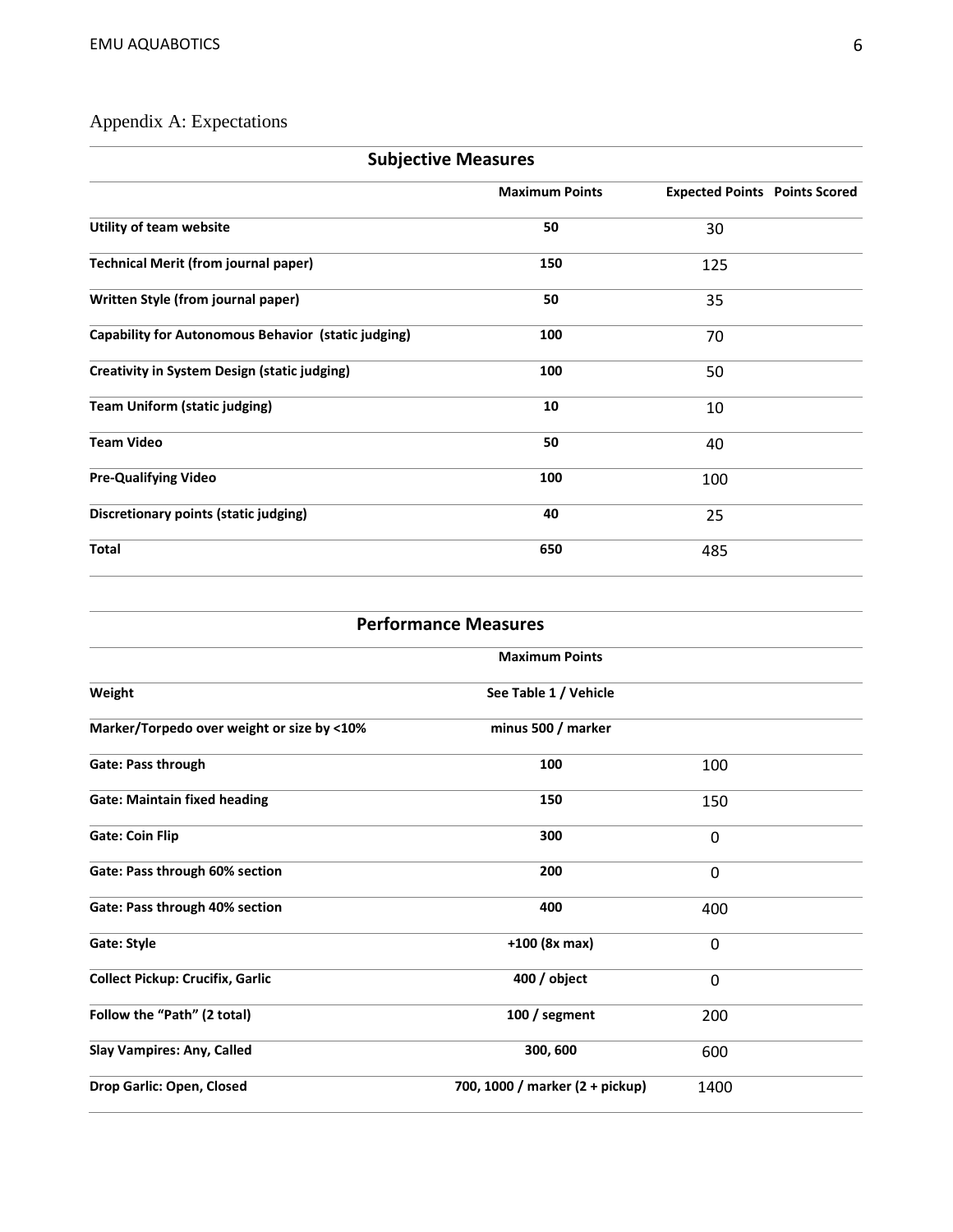| <b>Drop Garlic: Move Arm</b>                                                           | 400                          | 0        |  |
|----------------------------------------------------------------------------------------|------------------------------|----------|--|
| Stake through Heart: Open Oval, Cover Oval, Sm Heart 800, 1000, 1200 / torpedo (max 2) |                              | 800      |  |
| <b>Stake through Heart: Move lever</b>                                                 | 400                          | 0        |  |
| Stake through Heart: Bonus - Cover Oval, Sm Heart                                      | 500                          | 0        |  |
| <b>Expose to Sunlight: Surface in Area</b>                                             | 1000                         | 1000     |  |
| <b>Expose to Sunlight: Surface with object</b>                                         | $400/$ object                | 400      |  |
| <b>Expose to Sunlight: Open coffin</b>                                                 | 400                          | 0        |  |
| <b>Expose to Sunlight: Drop Pickup</b>                                                 | 200 / object (Crucifix only) | $\Omega$ |  |
| <b>Random Pinger first task</b>                                                        | 500                          | 0        |  |
| <b>Random Pinger second task</b>                                                       | 1500                         | 0        |  |
| <b>Inter-vehicle Communication</b>                                                     | 1000                         | 0        |  |
| Finish the mission with T minutes (whole + factional)                                  | Tx100                        | 500      |  |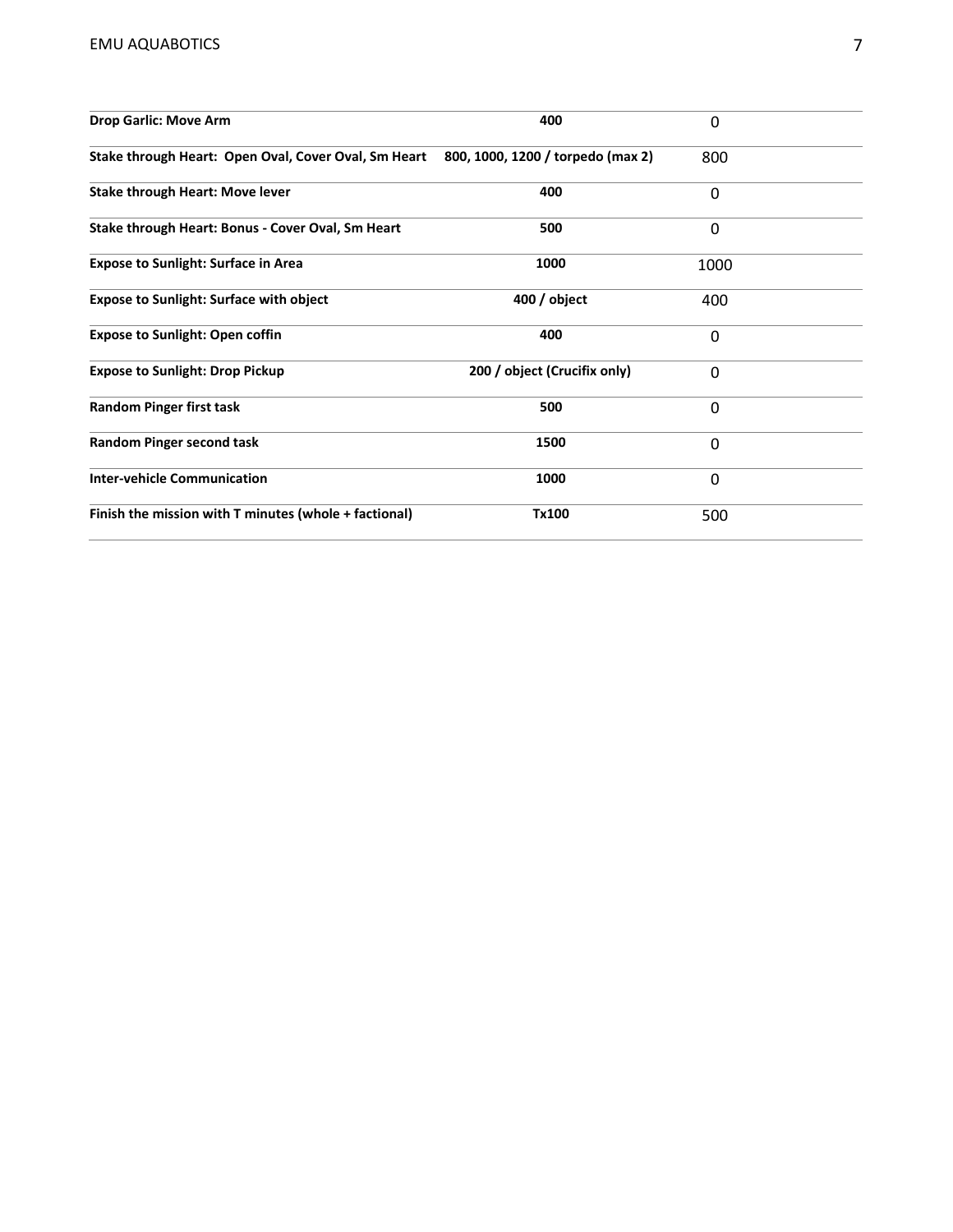| Component            | Vendor              | Model/Type          | <b>Specs</b>       | $Cost (\$)$ |
|----------------------|---------------------|---------------------|--------------------|-------------|
| Frame                | Custom              | <b>CNC cut HDPE</b> | $\qquad \qquad -$  | 385         |
| Waterproof           | Custom              | Acrylic tube and    |                    | 350         |
| Housing              |                     | aluminum endcaps    |                    |             |
| Waterproof           | <b>DWTEK</b>        | HPBH4F,             |                    | 519         |
| Connectors           |                     | HPIL4M,             |                    |             |
|                      |                     | PBBH4F, PBIL4M      |                    |             |
| <b>Thrusters</b>     | <b>Bluerobotics</b> | <b>T200</b>         | Max thrust 5.1kgf  | 1572        |
| <b>Motor Control</b> | <b>Bluerobotics</b> | <b>Basic ESC</b>    | 30A                |             |
| <b>High Level</b>    | <b>ASUS</b>         | Vivomini UN68U      |                    | 790         |
| Control              |                     |                     |                    |             |
| <b>Actuators</b>     | Al-Shorok           | Bilge pump          |                    | 171         |
|                      | company             |                     |                    |             |
| <b>Battery</b>       | Hobbyking           | Turnigy             | 4S, 16Ah           | 233         |
| Converter            | bangood             | XL6009              | Boost converter    | 3           |
| Programming          | Python              |                     |                    |             |
| Language 1           |                     |                     |                    |             |
| Programming          | $\mathcal{C}$       |                     |                    |             |
| Language 2           |                     |                     |                    |             |
| Programming          | Bash                |                     |                    |             |
| Language 3           |                     |                     |                    |             |
| Attitude heading     | mroRoborics         | Pixhawk1            | IMU, Compass,      | 250         |
| and reference        |                     |                     | Gyro, PID control  |             |
| system (AHRS)        |                     |                     |                    |             |
| Camera 1             | <b>ZED</b>          | Zed mini            | Stereo camera      | 449         |
| Camera 2             | Intel               | RealSense T265      | Stereo camera      | 199         |
|                      |                     |                     | onboard SLAM       |             |
| Hydrophones          | Teledyne Reason     | TC4013              | Omnidirectional,   | 3897        |
|                      |                     |                     | sensitivity -211dB |             |
| Manipulator          |                     | Custom design       |                    | -           |
| Algorithms: vision   | OpenCV              | OpenCV 4.0          |                    | -           |
| Algorithms:          | custom              |                     |                    |             |
| acoustics            |                     |                     |                    |             |
| Algorithms:          |                     | FlexBe              | State-machine      |             |
| autonomy             |                     |                     |                    |             |
| Algorithms:          | Open Robotics       | <b>ROS</b>          |                    |             |
| software             |                     |                     |                    |             |
| Team size            | 10                  |                     |                    |             |
| HW/SW expertise      | 3:5                 |                     |                    |             |
| ratio                |                     |                     |                    |             |
| Testing time:        | 15hrs               |                     |                    |             |
| simulation           |                     |                     |                    |             |
| Testing time: in-    | 50hrs               |                     |                    |             |
| water                |                     |                     |                    |             |

# Appendix B: Component Specifications